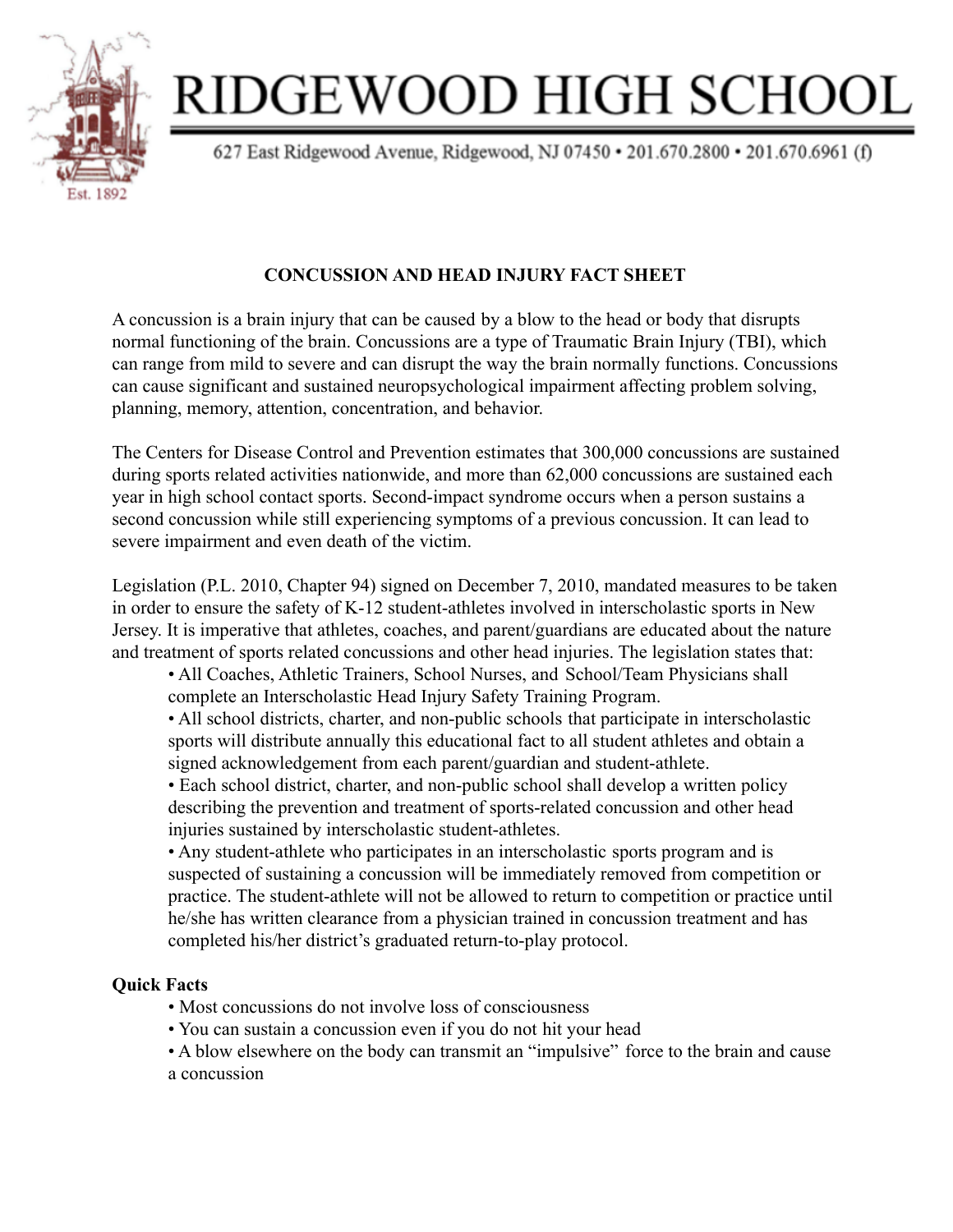#### **Signs of Concussions (Observed by Coach, Athletic Trainer, Parent/Guardian)**

- Appears dazed or stunned
- Forgets plays or demonstrates short term memory difficulties (e.g. unsure of game, opponent)
- Exhibits difficulties with balance, coordination, concentration, and attention
- Answers questions slowly or inaccurately
- Demonstrates behavior or personality changes
- Is unable to recall events prior to or after the hit or fall

### **Symptoms of Concussion (Reported by Student-Athlete)**

- Headache
- Nausea/vomiting
- Balance problems or dizziness
- Double vision or changes in vision
- Sensitivity to light/sound
- Feeling of sluggishness or fogginess
- Difficulty with concentration, short term memory, and/or confusion

#### **What should a student-athlete do if they think they have a concussion?**

• **Don't hide it**. Tell your Athletic Trainer, Coach, School Nurse, or Parent/Guardian.

• **Report it**. Don't return to competition or practice with symptoms of a concussion or head injury. The sooner you report it, the sooner you may return-to-play.

• **Take time to recover**. If you have a concussion your brain needs time to heal. While your brain is healing you are much more likely to sustain a second concussion. Repeat concussions can cause permanent brain injury.

#### **What can happen if a student-athlete continues to play with a concussion or returns to play too soon?**

• Continuing to play with the signs and symptoms of a concussion leaves the student-athlete vulnerable to second impact syndrome.

- Second impact syndrome is when a student-athlete sustains a second concussion while still having symptoms from a previous concussion or head injury.
- Second impact syndrome can lead to severe impairment and even death in extreme cases.

#### **Should there be any temporary academic accommodations made for Student-Athletes who have suffered a concussion?**

• To recover cognitive rest is just as important as physical rest. Reading, texting, testing-even watching movies can slow down a student-athlete's recovery.

• Stay home from school with minimal mental and social stimulation until all symptoms have resolved.

• Students may need to take rest breaks, spend fewer hours at school, be given extra time to complete assignments, as well as being offered other instructional strategies and classroom accommodations.

#### **Student-Athletes who have sustained a concussion should complete a graduated return-to-play before they may resume competition or practice, according to the following protocol:**